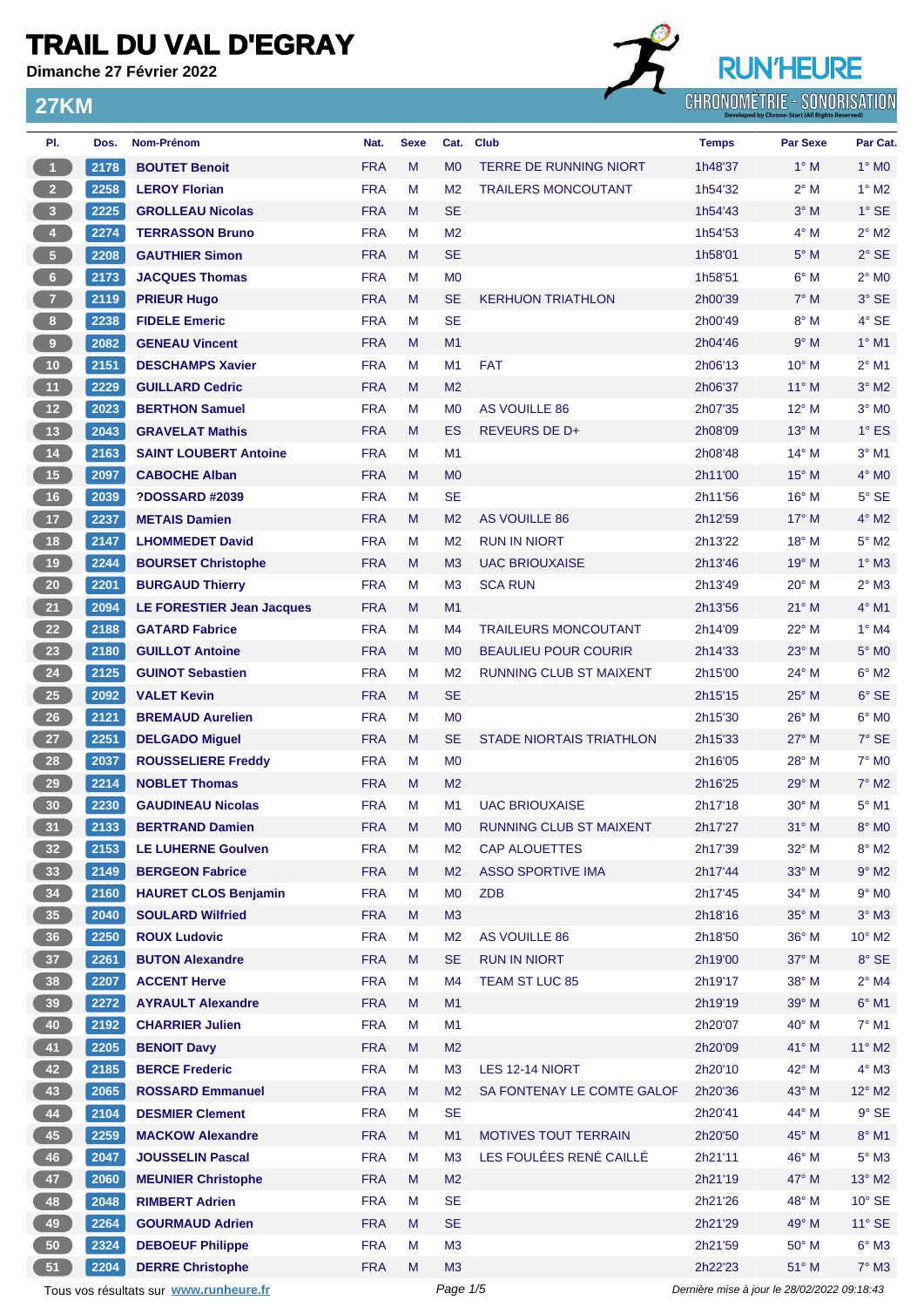**Dimanche 27 Février 2022**

**27KM**

## **RUN'HEURE** CHRONOMÉTRIE - SONORISATION

| PI.          | Dos. | <b>Nom-Prénom</b>             | Nat.       | <b>Sexe</b> |                | Cat. Club                       | <b>Temps</b> | <b>Par Sexe</b> | Par Cat.                    |
|--------------|------|-------------------------------|------------|-------------|----------------|---------------------------------|--------------|-----------------|-----------------------------|
| 52           | 2004 | <b>THOMAS Alexis</b>          | <b>FRA</b> | M           | M <sub>0</sub> |                                 | 2h23'11      | 52° M           | $10^{\circ}$ M <sub>0</sub> |
| 53           | 2227 | <b>LEPECUCHELLE Sebastien</b> | <b>FRA</b> | M           | M1             |                                 | 2h23'28      | 53° M           | $9°$ M1                     |
| 54           | 2074 | <b>BROSSARD Sebastien</b>     | <b>FRA</b> | M           | M1             | <b>JOG GATINE PARTHENAY</b>     | 2h23'42      | 54° M           | 10° M1                      |
| 55           | 2100 | <b>AUBINEAU Sebastien</b>     | <b>FRA</b> | M           | M <sub>2</sub> |                                 | 2h23'59      | 55° M           | $14^{\circ}$ M2             |
| 56           | 2130 | <b>COUTANT Adeline</b>        | <b>FRA</b> | F.          | M <sub>0</sub> | <b>RUNNING CLUB ST MAIXENT</b>  | 2h23'59      | $1^{\circ}$ F   | $1^\circ$ MO                |
| 57           | 2183 | <b>BAUDOUIN Jean Pierre</b>   | <b>FRA</b> | M           | M <sub>6</sub> | <b>CA PARTHENAY</b>             | 2h24'33      | 56° M           | $1^\circ$ M6                |
| 58           | 2253 | <b>GADREAU Damien</b>         | <b>FRA</b> | M           | M <sub>0</sub> | <b>FOOTING TRAIL AIRVAUDAIS</b> | 2h24'47      | 57° M           | 11° M <sub>0</sub>          |
| 59           | 2177 | <b>MARSAULT Francois</b>      | <b>FRA</b> | M           | M <sub>6</sub> | <b>TERRE DE RUNNING NIORT</b>   | 2h25'02      | 58° M           | $2^{\circ}$ M <sub>6</sub>  |
| 60           | 2107 | <b>BRARD Stephane</b>         | <b>FRA</b> | M           | M <sub>3</sub> | <b>REVEURS DE D+</b>            | 2h25'30      | 59° M           | 8° M3                       |
| 61           | 2206 | <b>BONNEAU Olivier</b>        | <b>FRA</b> | M           | M <sub>1</sub> |                                 | 2h26'09      | $60^\circ$ M    | $11^{\circ}$ M1             |
| 62           | 2038 | <b>MILLERAND Baptiste</b>     | <b>FRA</b> | M           | <b>SE</b>      |                                 | 2h26'15      | $61^\circ$ M    | $12^{\circ}$ SE             |
| 63           | 2256 | <b>AIN Michael</b>            | <b>FRA</b> | M           | M <sub>0</sub> | SA FONTENAY LE COMTE            | 2h26'58      | $62^{\circ}$ M  | 12° M <sub>0</sub>          |
| 64           | 2032 | <b>CHARPENTIER Basile</b>     | <b>FRA</b> | M           | M <sub>0</sub> |                                 | 2h27'09      | 63° M           | 13° MO                      |
| 65           | 2166 | <b>GRELARD NOEL Yannick</b>   | <b>FRA</b> | M           | M <sub>4</sub> | LES 12-14 NIORT                 | 2h27'10      | 64° M           | $3^\circ$ M4                |
| 66           | 2002 | <b>CRICHTON Alexis</b>        | <b>FRA</b> | M           | <b>SE</b>      |                                 | 2h27'34      | $65^\circ$ M    | $13^\circ$ SE               |
| 67           | 2162 | <b>PAPOT Jean Claude</b>      | <b>FRA</b> | M           | M <sub>4</sub> | <b>REVEURS DE D+</b>            | 2h27'36      | 66° M           | $4^\circ$ M4                |
| 68           | 2059 | <b>DURAND Laure</b>           | <b>FRA</b> | F           | <b>SE</b>      | <b>NIORT ENDURANCE 79</b>       | 2h28'00      | $2^{\circ}$ F   | $1^\circ$ SE                |
| 69           | 2226 | <b>TATESAUSSE Sylvie</b>      | <b>FRA</b> | F           | M <sub>3</sub> | <b>TRAILERS MONCOUTANT</b>      | 2h28'40      | $3^{\circ}$ F   | $1^\circ$ M3                |
| 70           | 2255 | <b>BRUNET Tony</b>            | <b>FRA</b> | M           | M <sub>1</sub> | <b>TRAILERS MONCOUTANT</b>      | 2h28'41      | $67^\circ$ M    | $12^{\circ}$ M1             |
| 71           | 2049 | <b>AYRAULT Alexandre</b>      | <b>FRA</b> | M           | M1             |                                 | 2h28'45      | 68° M           | $13^{\circ}$ M1             |
| 72           | 2168 | <b>BROSSEAU Nicolas</b>       | <b>FRA</b> | M           | M <sub>2</sub> | <b>XMEN</b>                     | 2h28'53      | $69^\circ$ M    | $15^\circ$ M2               |
| 73           | 2124 | <b>RENAUDEAU Blandine</b>     | <b>FRA</b> | F           | M <sub>1</sub> |                                 | 2h29'19      | $4^{\circ}$ F   | $1^\circ$ M1                |
| 74           | 2046 | <b>PLANCHIN Emmanuel</b>      | <b>FRA</b> | M           | M1             | <b>CAP ALOUETTES</b>            | 2h29'42      | $70^\circ$ M    | $14^{\circ}$ M1             |
| 75           | 2159 | <b>BITEAU Emilie</b>          | <b>FRA</b> | F           | M <sub>0</sub> |                                 | 2h29'45      | $5^{\circ}$ F   | $2^{\circ}$ MO              |
| 76           | 2219 | <b>BROSSARD Aurore</b>        | <b>FRA</b> | F.          | M <sub>1</sub> | <b>COURS'SON NATURE</b>         | 2h29'53      | $6^\circ$ F     | $2°$ M1                     |
| 77           | 2113 | <b>LE CUNFF Yohann</b>        | <b>FRA</b> | M           | M <sub>2</sub> |                                 | 2h30'00      | $71^\circ$ M    | $16^{\circ}$ M2             |
| $78$         | 2022 | <b>DESRUES Benjamin</b>       | <b>FRA</b> | M           | <b>SE</b>      |                                 | 2h30'03      | $72^\circ$ M    | $14^{\circ}$ SE             |
| 79           | 2115 | <b>BRUNET Gabin</b>           | <b>FRA</b> | м           | <b>SE</b>      |                                 | 2h30'04      | $73^\circ$ M    | $15^\circ$ SE               |
| 80           | 2158 | <b>VEILLON Laurent</b>        | <b>FRA</b> | M           | M <sub>0</sub> |                                 | 2h30'12      | 74° M           | 14° M0                      |
| 81           | 2139 | <b>GRIZEAU Christophe</b>     | <b>FRA</b> | м           | M <sub>3</sub> | <b>REVEURS DE D+</b>            | 2h30'47      | $75^{\circ}$ M  | $9°$ M <sub>3</sub>         |
| 82           | 2171 | <b>CHAZAL Antoine</b>         | <b>FRA</b> | M           | <b>SE</b>      |                                 | 2h31'02      | 76° M           | $16^\circ$ SE               |
| 83           | 2026 | <b>RICHARD Arnaud</b>         | <b>FRA</b> | M           | M3             |                                 | 2h31'43      | 77° M           | $10^{\circ}$ M3             |
| 84           | 2216 | <b>SIMONNEAU Denis</b>        | <b>FRA</b> | M           | M <sub>2</sub> |                                 | 2h32'17      | 78° M           | $17^\circ$ M2               |
| 85           | 2106 | <b>POUZET Sebastien</b>       | <b>FRA</b> | М           | M <sub>1</sub> | <b>VO2 BESSINES</b>             | 2h32'26      | 79° M           | 15° M1                      |
| 86           | 2101 | <b>PROVOST Damien</b>         | <b>FRA</b> | M           | M1             | <b>SBAC</b>                     | 2h32'35      | 80° M           | 16° M1                      |
| 87           | 2017 | <b>BELAUD Florian</b>         | <b>FRA</b> | M           | M <sub>1</sub> | <b>TRAILERS MONCOUTANT</b>      | 2h32'37      | 81° M           | 17° M1                      |
| 88           | 2056 | <b>MAUPETIT Gaetan</b>        | <b>FRA</b> | M           | M <sub>0</sub> |                                 | 2h33'06      | 82° M           | 15° MO                      |
| 89           | 2176 | <b>LE RUYET Christophe</b>    | <b>FRA</b> | М           | M <sub>2</sub> |                                 | 2h33'32      | 83° M           | $18^\circ$ M2               |
| 90           | 2265 | <b>SERVANT Christophe</b>     | <b>FRA</b> | M           | M <sub>0</sub> |                                 | 2h33'36      | 84° M           | $16^\circ$ MO               |
| 91           | 2234 | <b>BOUTET Sebastien</b>       | <b>FRA</b> | M           | M <sub>2</sub> | <b>ESG RUNNING</b>              | 2h33'42      | 85° M           | 19° M2                      |
| 92           | 2114 | <b>ROCHAIS Yohann</b>         | <b>FRA</b> | M           | M <sub>0</sub> |                                 | 2h34'07      | $86^\circ$ M    | $17^\circ$ MO               |
| 93           | 2091 | <b>BLANDINEAU Maud</b>        | <b>FRA</b> | F           | <b>SE</b>      | <b>USAA</b>                     | 2h34'12      | $7^{\circ}$ F   | $2°$ SE                     |
| 94           | 2011 | <b>BEZIAU Matthieu</b>        | <b>FRA</b> | M           | M <sub>2</sub> |                                 | 2h34'39      | 87° M           | $20^\circ$ M2               |
| 95           | 2010 | <b>DESMIER Anne Lise</b>      | <b>FRA</b> | F           | M <sub>1</sub> | <b>TERRE DE RUNNING NIORT</b>   | 2h34'40      | $8^{\circ}$ F   | $3°$ M1                     |
| 96           | 2128 | <b>LE FAUCHEUR Christophe</b> | <b>FRA</b> | M           | M <sub>3</sub> | RUNNING CLUB ST MAIXENT         | 2h35'27      | 88° M           | 11° M3                      |
| 97           | 2016 | <b>NOIRAULT Mathilde</b>      | <b>FRA</b> | F           | <b>SE</b>      | <b>ESG RUNNING</b>              | 2h35'30      | $9^{\circ}$ F   | $3^\circ$ SE                |
| 98           | 2182 | <b>GICQUEL Fabien</b>         | <b>FRA</b> | M           | <b>SE</b>      |                                 | 2h35'43      | 89° M           | $17^\circ$ SE               |
| 99           | 2191 | <b>VEYSSIERE Pascal</b>       | <b>FRA</b> | М           | M <sub>2</sub> | <b>VIVONNE LOISIRS</b>          | 2h35'46      | $90^{\circ}$ M  | $21^{\circ}$ M2             |
| $\sqrt{100}$ | 2157 | <b>PASSEBON Olivier</b>       | <b>FRA</b> | M           | M <sub>0</sub> | LES FOULEES CELESTINES          | 2h35'47      | $91°$ M         | $18^\circ$ MO               |
| $\sqrt{101}$ | 2175 | <b>LAUNAY Thierry</b>         | <b>FRA</b> | М           | M <sub>2</sub> | SA FONTENAY LE COMTE            | 2h35'51      | 92° M           | 22° M2                      |
| (102)        | 2161 | <b>MACORPS Jean Paul</b>      | <b>FRA</b> | M           | M4             |                                 | 2h35'53      | 93° M           | 5° M4                       |

Tous vos résultats sur **[www.runheure.fr](https://www.runheure.fr/)** entre extendies entre Page 2/5 Dernière mise à jour le 28/02/2022 09:18:43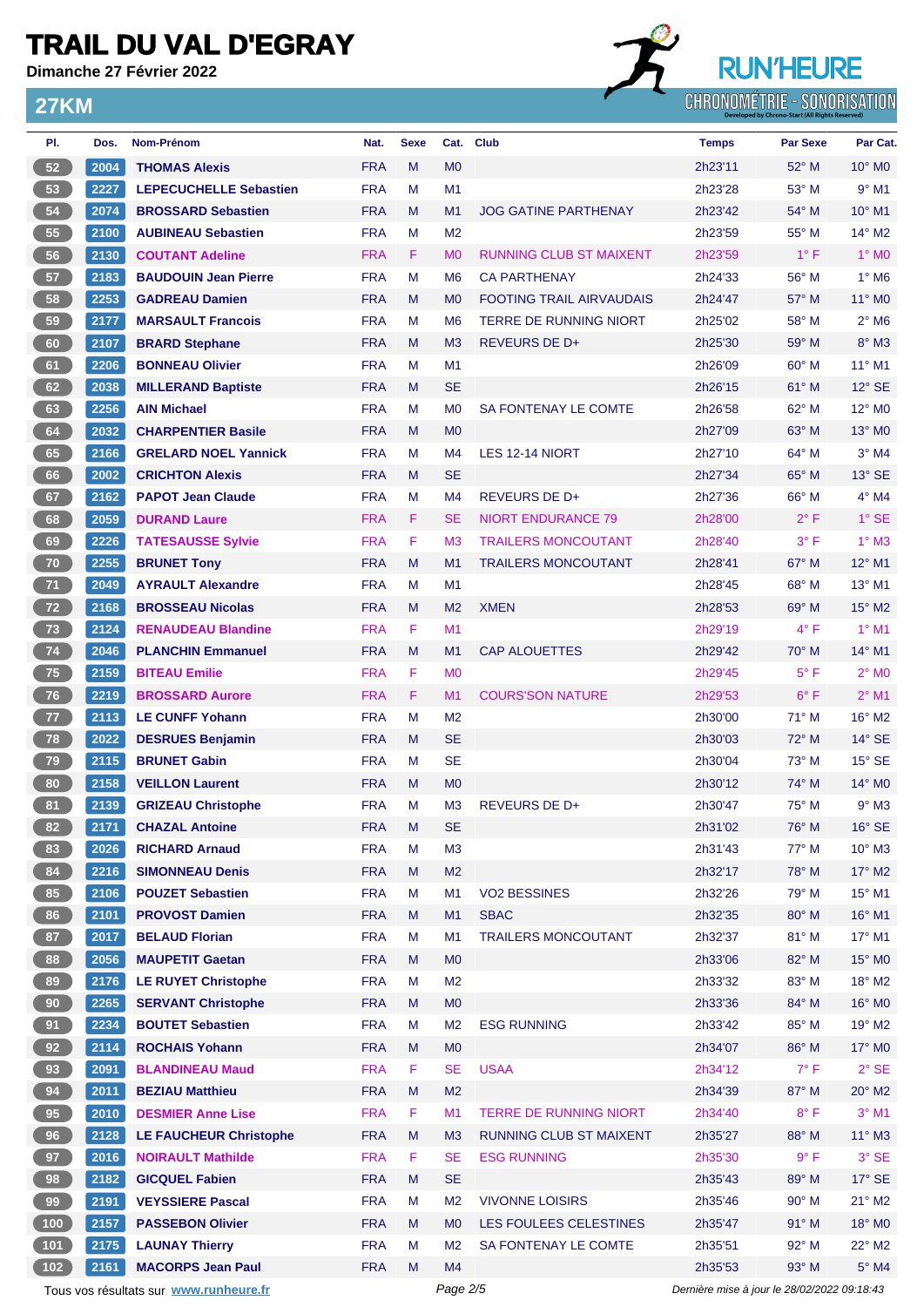**Dimanche 27 Février 2022**

**27KM**

## **RUN'HEURE CHRONOMÉTRIE - SONORISATION**

| PI.                                                             | Dos. | <b>Nom-Prénom</b>                      | Nat.       | <b>Sexe</b> |                 | Cat. Club                       | <b>Temps</b>                                | <b>Par Sexe</b> | Par Cat.                   |
|-----------------------------------------------------------------|------|----------------------------------------|------------|-------------|-----------------|---------------------------------|---------------------------------------------|-----------------|----------------------------|
| 103                                                             | 2266 | <b>FREJOU Patrice</b>                  | <b>FRA</b> | M           | M4              |                                 | 2h36'00                                     | 94° M           | $6^\circ$ M4               |
| $104$                                                           | 2170 | <b>HAMON Gwenael</b>                   | <b>FRA</b> | м           | <b>SE</b>       |                                 | 2h36'00                                     | $95^\circ$ M    | $18^\circ$ SE              |
| (105)                                                           | 2024 | <b>CALLARD Damien</b>                  | <b>FRA</b> | M           | M1              |                                 | 2h36'12                                     | $96^\circ$ M    | 18° M1                     |
| 106                                                             | 2120 | <b>TALBOT Hisabelle</b>                | <b>FRA</b> | F           | M <sub>2</sub>  | LES COUREURS DU DIMANCHE        | 2h36'28                                     | $10^{\circ}$ F  | $1^\circ$ M2               |
| $\sqrt{107}$                                                    | 2142 | <b>PEYROT Joris</b>                    | <b>FRA</b> | M           | M <sub>1</sub>  | LES COUREURS DU DIMANCHE        | 2h36'28                                     | $97^\circ$ M    | 19° M1                     |
| $\begin{array}{c} \begin{array}{c} 108 \end{array} \end{array}$ | 2072 | <b>GOUJON Guillaume</b>                | <b>FRA</b> | М           | M <sub>0</sub>  |                                 | 2h37'01                                     | $98^\circ$ M    | 19° M <sub>0</sub>         |
| $\sqrt{109}$                                                    | 2003 | <b>CHARRIER Maxime</b>                 | <b>FRA</b> | M           | M <sub>0</sub>  | <b>SALLES SUR MER FC</b>        | 2h37'34                                     | 99° M           | $20^\circ$ M <sub>0</sub>  |
| $\begin{array}{c} \n \textbf{110} \\ \end{array}$               | 2070 | <b>METAIS Anthony</b>                  | <b>FRA</b> | м           | M1              |                                 | 2h37'35                                     | $100^\circ$ M   | 20° M1                     |
| (111)                                                           | 2008 | <b>MOINEAU Fabien</b>                  | <b>FRA</b> | M           | M <sub>0</sub>  | <b>TRAILERS MONCOUTANT</b>      | 2h37'59                                     | $101^\circ$ M   | $21^\circ$ MO              |
| (112)                                                           | 2090 | <b>DUBOIS Stanislas</b>                | <b>FRA</b> | м           | <b>SE</b>       |                                 | 2h38'22                                     | $102^\circ$ M   | $19^\circ$ SE              |
| (113)                                                           | 2075 | <b>EMAURY Michel</b>                   | <b>FRA</b> | M           | M <sub>5</sub>  | <b>US THOUARS</b>               | 2h38'38                                     | $103^\circ$ M   | $1^\circ$ M <sub>5</sub>   |
| $\begin{array}{c} \n \text{114}\n \end{array}$                  | 2155 | <b>RECORBET Julien</b>                 | <b>FRA</b> | M           | M <sub>1</sub>  |                                 | 2h38'39                                     | $104^\circ$ M   | $21^{\circ}$ M1            |
| (115)                                                           | 2064 | <b>BAUDU Maxime</b>                    | <b>FRA</b> | M           | <b>SE</b>       |                                 | 2h38'45                                     | $105^\circ$ M   | $20^\circ$ SE              |
| $116$                                                           | 2233 | <b>BRUNET Pascal</b>                   | <b>FRA</b> | M           | M <sub>3</sub>  | LES 12-14 NIORT                 | 2h38'46                                     | $106^\circ$ M   | 12° M3                     |
| (117)                                                           | 2186 | <b>DAMPURE David</b>                   | <b>FRA</b> | M           | M <sub>2</sub>  | <b>SPIRIDON MELLOIS</b>         | 2h38'49                                     | $107^\circ$ M   | $23^\circ$ M2              |
| (118)                                                           | 2129 | <b>MOUILLET Arnaud</b>                 | <b>FRA</b> | м           | M <sub>2</sub>  | <b>RUNNING CLUB ST MAIXENT</b>  | 2h38'55                                     | $108^\circ$ M   | 24° M2                     |
| (119)                                                           | 2012 | <b>DROTS Anthony</b>                   | <b>FRA</b> | M           | M <sub>10</sub> | <b>TRAILERS MONCOUTANT</b>      | 2h39'00                                     | 109° M          | $1^\circ$ M <sub>10</sub>  |
| $120$                                                           | 2203 | <b>CHAUVET Julien</b>                  | <b>FRA</b> | М           | M <sub>1</sub>  |                                 | 2h39'09                                     | $110^{\circ}$ M | 22° M1                     |
| (121)                                                           | 2140 | <b>MEULAN Nicolas</b>                  | <b>FRA</b> | M           | M <sub>1</sub>  | SDIS 79 POMPIERS 79             | 2h39'17                                     | $111^\circ$ M   | 23° M1                     |
| $\boxed{122}$                                                   | 2156 | <b>BRILLOUX Patrick</b>                | <b>FRA</b> | M           | M <sub>5</sub>  | <b>CHERVEUX RUN'ATURE</b>       | 2h40'17                                     | $112^\circ$ M   | $2^{\circ}$ M <sub>5</sub> |
| (123)                                                           | 2051 | <b>LEROY Clement</b>                   | <b>FRA</b> | M           | <b>SE</b>       |                                 | 2h40'40                                     | $113^\circ$ M   | $21^\circ$ SE              |
| $124$                                                           | 2112 | <b>GOUGNARD Florent</b>                | <b>FRA</b> | M           | M <sub>1</sub>  | <b>VO2 BESSINES</b>             | 2h40'40                                     | $114^\circ$ M   | 24° M1                     |
| 125                                                             | 2018 | <b>PRUD'HOMME Olivier</b>              | <b>FRA</b> | M           |                 |                                 |                                             | $115^\circ$ M   | 25° M1                     |
|                                                                 |      |                                        |            |             | M <sub>1</sub>  |                                 | 2h40'49                                     |                 |                            |
| $126$                                                           | 2196 | <b>GIRARD Charles Henri</b>            | <b>FRA</b> | м           | M <sub>2</sub>  | <b>US THOUARS</b>               | 2h40'50                                     | $116^\circ$ M   | $25^{\circ}$ M2            |
| (127)                                                           | 2131 | <b>VIGNAULT Jean Charles</b>           | <b>FRA</b> | M           | M <sub>0</sub>  | <b>RUNNING CLUB ST MAIXENT</b>  | 2h41'11                                     | $117^\circ$ M   | $22^{\circ}$ MO            |
| $128$                                                           | 2194 | <b>CUVILLIER Cyril</b>                 | <b>FRA</b> | М           | M <sub>3</sub>  | <b>FOOTING AIVAUDAIS TRAIL</b>  | 2h41'20                                     | $118^\circ$ M   | $13^\circ$ M3              |
| (129)                                                           | 2190 | <b>VIOLEAU Jean Charles</b>            | <b>FRA</b> | M           | M <sub>0</sub>  |                                 | 2h41'39                                     | $119^\circ$ M   | $23^\circ$ MO              |
| $(130)$                                                         | 2036 | <b>PINASSAUD Delphine</b>              | <b>FRA</b> | F           | M <sub>2</sub>  | AS VOUILLE 86                   | 2h41'39                                     | $11^{\circ}$ F  | $2^{\circ}$ M <sub>2</sub> |
| (131)                                                           | 2027 | <b>PLOQUIN Mickael</b>                 | <b>FRA</b> | M           | M <sub>0</sub>  |                                 | 2h41'51                                     | 120° M          | 24° M0                     |
| (132)                                                           | 2093 | <b>FERNANDES Cyril</b>                 | <b>FRA</b> | M           | M <sub>0</sub>  | <b>SPIRIDON MELLOIS</b>         | 2h41'58                                     | 121° M          | $25^\circ$ MO              |
| $\begin{array}{ c c }\n\hline\n\textbf{133}\n\end{array}$       | 2187 | <b>PICQ Benjamin</b>                   | <b>FRA</b> | M           | M1              |                                 | 2h42'16                                     | $122^\circ$ M   | $26^\circ$ M1              |
| (134)                                                           | 2165 | <b>ROBION Fabien</b>                   | <b>FRA</b> | M           | M <sub>0</sub>  |                                 | 2h42'40                                     | $123^\circ$ M   | 26° MO                     |
| (135)                                                           | 2184 | <b>MAUPETIT David</b>                  | <b>FRA</b> | M           | M <sub>0</sub>  | <b>VO2 BESSINES</b>             | 2h43'11                                     | $124^\circ$ M   | 27° M0                     |
| $136$                                                           | 2213 | <b>FELIX Jean Philippe</b>             | <b>FRA</b> | М           | M4              |                                 | 2h43'11                                     | $125^\circ$ M   | $7^\circ$ M4               |
| (137)                                                           | 2263 | <b>PINEAU David</b>                    | <b>FRA</b> | Μ           | M <sub>1</sub>  |                                 | 2h43'11                                     | $126^\circ$ M   | $27^\circ$ M1              |
| $138$                                                           | 2254 | <b>ROUVREAULT Laurent</b>              | <b>FRA</b> | M           | M <sub>3</sub>  | <b>FOOTING TRAIL AIRVAUDAIS</b> | 2h43'16                                     | $127^\circ$ M   | $14^{\circ}$ M3            |
| $139$                                                           | 2081 | <b>MONTIEGE Yann</b>                   | <b>FRA</b> | M           | M <sub>2</sub>  | <b>CA PARTHENAY</b>             | 2h43'21                                     | $128^\circ$ M   | $26^{\circ}$ M2            |
| $140$                                                           | 2085 | <b>DURNEZ Francois</b>                 | <b>FRA</b> | М           | <b>SE</b>       |                                 | 2h43'22                                     | 129° M          | 22° SE                     |
| (141)                                                           | 2144 | <b>PARTHENAY Jean Pierre</b>           | <b>FRA</b> | M           | M <sub>5</sub>  |                                 | 2h43'24                                     | $130^\circ$ M   | $3^{\circ}$ M5             |
| $\begin{array}{c} \n \text{142}\n \end{array}$                  | 2029 | <b>AUBINEAU Severine</b>               | <b>FRA</b> | F           | M <sub>2</sub>  |                                 | 2h43'24                                     | $12^{\circ}$ F  | $3^\circ$ M2               |
| (143)                                                           | 2045 | <b>PETRAULT Julien</b>                 | <b>FRA</b> | M           | M1              |                                 | 2h43'56                                     | $131^\circ$ M   | 28° M1                     |
| $144$                                                           | 2202 | <b>BONNEAU Vincent</b>                 | <b>FRA</b> | M           | M <sub>2</sub>  |                                 | 2h44'01                                     | $132^\circ$ M   | 27° M2                     |
| (145)                                                           | 2193 | <b>COCHAIS Sebastien</b>               | <b>FRA</b> | M           | M <sub>2</sub>  | <b>CAP ALOUETTES</b>            | 2h44'02                                     | 133° M          | 28° M2                     |
| $146$                                                           | 2132 | <b>PETRAUD Aurelien</b>                | <b>FRA</b> | M           | M <sub>1</sub>  | <b>RUNNING CLUB ST MAIXENT</b>  | 2h44'31                                     | $134^\circ$ M   | 29° M1                     |
| (147)                                                           | 2262 | <b>BALIVET Didier</b>                  | <b>FRA</b> | M           | M3              |                                 | 2h44'38                                     | $135^\circ$ M   | $15^{\circ}$ M3            |
| $(148)$                                                         | 2055 | <b>MACEDO Francisco</b>                | <b>FRA</b> | М           | M <sub>3</sub>  |                                 | 2h44'54                                     | $136^\circ$ M   | $16^\circ$ M3              |
| (149)                                                           | 2069 | <b>DUBREUIL Jerome</b>                 | <b>FRA</b> | M           | M1              |                                 | 2h45'14                                     | $137^\circ$ M   | $30^\circ$ M1              |
| 150                                                             | 2134 | <b>LUCAS Olivier</b>                   | <b>FRA</b> | M           | M1              | RUNNING CLUB ST MAIXENT         | 2h45'43                                     | $138^\circ$ M   | $31^\circ$ M1              |
| (151)                                                           | 2172 | <b>BRILLOUX Emmanuel</b>               | <b>FRA</b> | M           | M <sub>3</sub>  | RADO 79                         | 2h45'55                                     | 139° M          | $17^\circ$ M3              |
| (152)                                                           | 2215 | <b>RAGUENAUD Tony</b>                  | <b>FRA</b> | M           | M <sub>2</sub>  | <b>TONY ELEC</b>                | 2h46'03                                     | $140^\circ$ M   | 29° M2                     |
| (153)                                                           | 2154 | <b>LECOULS Jerome</b>                  | <b>FRA</b> | M           | M <sub>0</sub>  |                                 | 2h46'45                                     | $141^\circ$ M   | 28° MO                     |
|                                                                 |      | Tous vos résultats sur www.runheure.fr |            |             | Page 3/5        |                                 | Dernière mise à jour le 28/02/2022 09:18:43 |                 |                            |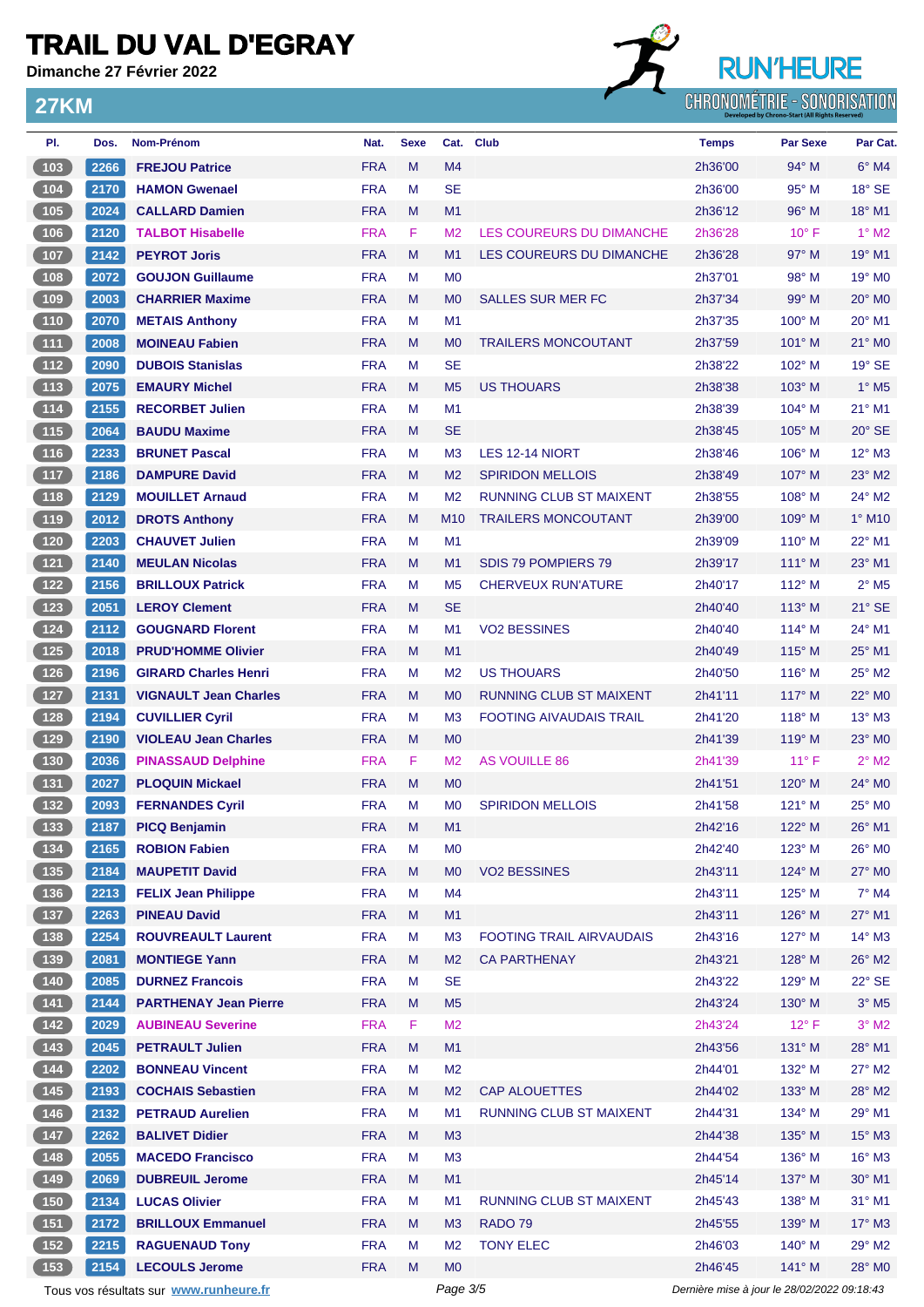**Dimanche 27 Février 2022**

**27KM**



| PI.                                                | Dos.          | <b>Nom-Prénom</b>                      | Nat.       | <b>Sexe</b> | Cat.           | Club                              | <b>Temps</b>                                | <b>Par Sexe</b> | Par Cat.                  |
|----------------------------------------------------|---------------|----------------------------------------|------------|-------------|----------------|-----------------------------------|---------------------------------------------|-----------------|---------------------------|
| (154)                                              | 2200          | <b>ROUSSEAU Alexandre</b>              | <b>FRA</b> | M           | M1             |                                   | 2h46'48                                     | $142^\circ$ M   | 32° M1                    |
| 155                                                | 2019          | <b>OUVRARD Frederic</b>                | <b>FRA</b> | м           | M <sub>2</sub> | <b>TRAILERS MONCOUTANT</b>        | 2h47'00                                     | $143^\circ$ M   | $30^\circ$ M <sub>2</sub> |
| (156)                                              | 2073          | <b>RIFFAULT Florent</b>                | <b>FRA</b> | M           | M4             | SAF RUN FONTENAY LE COMTE         | 2h47'04                                     | $144^\circ$ M   | $8^\circ$ M4              |
| 157                                                | 2231          | <b>CHARGELEGUE Patricia</b>            | <b>FRA</b> | F           | M1             | <b>AS VOUILLE 86</b>              | 2h47'13                                     | $13^{\circ}$ F  | 4° M1                     |
| (158)                                              | 2232          | <b>CHARGELEGUE Florent</b>             | <b>FRA</b> | M           | M1             | AS VOUILLE 86                     | 2h47'13                                     | $145^\circ$ M   | $33^\circ$ M1             |
| 159                                                | 2089          | <b>QUERE Bastian</b>                   | <b>FRA</b> | м           | M <sub>2</sub> |                                   | 2h47'22                                     | $146^\circ$ M   | $31^\circ$ M2             |
| $\sqrt{160}$                                       | 2005          | <b>SORNET Arnaud</b>                   | <b>FRA</b> | M           | M <sub>2</sub> | <b>FONTENAY VENDEE TRIATHLON</b>  | 2h47'40                                     | $147^\circ$ M   | $32^\circ$ M2             |
| (161)                                              | 2260          | <b>RICHARD Karine</b>                  | <b>FRA</b> | F           | M <sub>3</sub> |                                   | 2h47'48                                     | $14^{\circ}$ F  | $2°$ M3                   |
| (162)                                              | 2257          | <b>PIGEAULT Herve</b>                  | <b>FRA</b> | M           | M <sub>3</sub> | LES 12-14 NIORT                   | 2h47'48                                     | $148^\circ$ M   | 18° M3                    |
| (163)                                              | 2098          | <b>CASSAN Nicolas</b>                  | <b>FRA</b> | м           | M <sub>2</sub> |                                   | 2h48'27                                     | 149° M          | 33° M2                    |
| (164)                                              | 2071          | <b>FOLIARD LE GAL Sebastien</b>        | <b>FRA</b> | M           | M <sub>3</sub> | SA FONTENAY LE COMTE              | 2h48'28                                     | $150^\circ$ M   | $19^\circ$ M3             |
| 165                                                | 2252          | <b>PAPOT Franck</b>                    | <b>FRA</b> | M           | M <sub>2</sub> |                                   | 2h48'35                                     | $151^\circ$ M   | $34^\circ$ M2             |
| $\boxed{166}$                                      | 2033          | <b>AUZANEAU Valerie</b>                | <b>FRA</b> | F           | M <sub>3</sub> | <b>JOG FORS</b>                   | 2h49'10                                     | $15^{\circ}$ F  | $3°$ M3                   |
| 167                                                | 2030          | <b>VALEZE Sebastien</b>                | <b>FRA</b> | м           | M1             | <b>JOG FORS</b>                   | 2h49'11                                     | $152^\circ$ M   | 34° M1                    |
| (168)                                              | 2122          | <b>ROUGER Marine</b>                   | <b>FRA</b> | F           | <b>SE</b>      |                                   | 2h49'33                                     | $16^{\circ}$ F  | $4^\circ$ SE              |
| (169)                                              | 2123          | <b>RAMBAUD Maxime</b>                  | <b>FRA</b> | м           | <b>SE</b>      |                                   | 2h49'37                                     | $153^\circ$ M   | $23^\circ$ SE             |
| (170)                                              | 2086          | <b>COUASNE Laurent</b>                 | <b>FRA</b> | M           | M <sub>3</sub> |                                   | 2h49'52                                     | $154^{\circ}$ M | 20° M3                    |
| 171                                                | 2009          | <b>HOARAU Mathieu</b>                  | <b>FRA</b> | м           | <b>SE</b>      |                                   | 2h49'57                                     | $155^{\circ}$ M | 24° SE                    |
| 172                                                | 2148          | <b>PINNA Achille</b>                   | <b>FRA</b> | M           | M <sub>5</sub> | <b>REVEURS DE D+</b>              | 2h50'17                                     | $156^\circ$ M   | $4^\circ$ M <sub>5</sub>  |
| $\begin{array}{c} \boxed{173} \end{array}$         | 2061          | <b>RONDARD Alain</b>                   | <b>FRA</b> | М           | M4             | SA FONTENAY LE COMTE              | 2h50'17                                     | $157^\circ$ M   | $9°$ M4                   |
| (174)                                              | 2179          | <b>DIEUMEGARD Laurent</b>              | <b>FRA</b> | M           | M <sub>3</sub> | <b>LOISIRS SANSAIS LA GARETTE</b> | 2h50'19                                     | $158^\circ$ M   | $21^\circ$ M3             |
| $175$                                              | 2116          | <b>ACHIM Irina</b>                     | <b>FRA</b> | F           | M10            |                                   | 2h50'29                                     | $17^{\circ}$ F  | $1^\circ$ M <sub>10</sub> |
| (176)                                              | 2195          | <b>JUNIN Elodie</b>                    | <b>FRA</b> | F           | M <sub>0</sub> |                                   | 2h50'37                                     | 18° F           | $3°$ MO                   |
| 177                                                | 2223          | <b>FAZILLEAU Emilien</b>               | <b>FRA</b> | М           | M1             |                                   | 2h50'40                                     | $159^\circ$ M   | 35° M1                    |
| (178)                                              | 2088          | <b>DESCOURTIEUX Rodolphe</b>           | <b>FRA</b> | M           | M <sub>3</sub> |                                   | 2h50'44                                     | $160^\circ$ M   | $22^{\circ}$ M3           |
| $\sqrt{179}$                                       | 2079          | <b>SONNARD Tatiana</b>                 | <b>FRA</b> | F           | M <sub>0</sub> |                                   | 2h50'44                                     | $19^{\circ}$ F  | $4^\circ$ MO              |
| (180                                               | 2041          | <b>DAHAI Romain</b>                    | <b>FRA</b> | M           | <b>SE</b>      |                                   | 2h51'15                                     | $161^\circ$ M   | $25^\circ$ SE             |
| $181$                                              | 2169          | <b>LENGLIN Anthony</b>                 | <b>FRA</b> | М           | M <sub>2</sub> |                                   | 2h51'28                                     | 162° M          | 35° M2                    |
| (182)                                              | 2109          | <b>VITTU Sebastien</b>                 | <b>FRA</b> | M           | M <sub>2</sub> |                                   | 2h51'49                                     | $163^\circ$ M   | $36^\circ$ M2             |
| (183)                                              | 2241          | <b>MARTIN Anthony</b>                  | <b>FRA</b> | м           | M <sub>2</sub> | <b>LES GALOPINS POMPINOIS</b>     | 2h52'09                                     | $164^\circ$ M   | 37° M2                    |
| $\begin{array}{ c c c }\n\hline\n184\n\end{array}$ | $\sqrt{2212}$ | <b>BREMAUD David</b>                   | <b>FRA</b> | M           | M <sub>2</sub> |                                   | 2h52'10                                     | $165^\circ$ M   | 38° M2                    |
| $185$                                              | 2138          | <b>PAQUEREAU Sandrine</b>              | <b>FRA</b> | F           | M <sub>2</sub> | <b>SBAC</b>                       | 2h52'12                                     | $20^{\circ}$ F  | $4^\circ$ M2              |
| (186)                                              | 2209          | <b>LEBON Nicolas</b>                   | <b>FRA</b> | M           | M1             |                                   | 2h52'33                                     | 166° M          | 36° M1                    |
| $\begin{array}{c} \n \textbf{187} \\ \end{array}$  | 2210          | <b>LEBON Sandrine</b>                  | <b>FRA</b> | F           | M <sub>2</sub> |                                   | 2h52'33                                     | 21° F           | $5^\circ$ M2              |
| (188)                                              | 2218          | <b>RENOUX Sandra</b>                   | <b>FRA</b> | F.          | M <sub>2</sub> | <b>CA PARTHENAY</b>               | 2h53'31                                     | $22^{\circ}$ F  | $6^\circ$ M2              |
| 189                                                | 2007          | <b>AIRAULT Benoit</b>                  | <b>FRA</b> | М           | M <sub>1</sub> | <b>ASVG</b>                       | 2h54'48                                     | 167° M          | 37° M1                    |
| (190)                                              | 2220          | <b>RINSANT Damien</b>                  | <b>FRA</b> | M           | M1             | <b>COURS'SON NATURE</b>           | 2h55'30                                     | 168° M          | 38° M1                    |
| (191)                                              | 2034          | <b>BEAUVOIS Marthe</b>                 | <b>FRA</b> | F           | <b>SE</b>      |                                   | 2h56'02                                     | $23^{\circ}$ F  | $5^\circ$ SE              |
| (192)                                              | 2164          | <b>HOUMEAU Fabrice</b>                 | <b>FRA</b> | M           | M <sub>2</sub> |                                   | 2h56'08                                     | 169° M          | 39° M2                    |
| (193)                                              | 2077          | <b>AUMONIER Philippe</b>               | <b>FRA</b> | М           | M <sub>4</sub> |                                   | 2h56'23                                     | $170^\circ$ M   | 10° M4                    |
| (194)                                              | 2102          | <b>RECAPPE Valerie</b>                 | <b>FRA</b> | F.          | M <sub>2</sub> |                                   | 2h56'42                                     | $24^{\circ}$ F  | $7^\circ$ M2              |
| 195                                                | 2025          | <b>MAROLLEAU Laetitia</b>              | <b>FRA</b> | F           | M1             | <b>TRAILERS MONCOUTANT</b>        | 2h57'02                                     | $25^{\circ}$ F  | $5^{\circ}$ M1            |
| (196)                                              | 2014          | <b>HEDIER Julie</b>                    | <b>FRA</b> | F.          | M <sub>2</sub> | <b>RRP86</b>                      | 2h57'06                                     | $26^{\circ}$ F  | $8^\circ$ M2              |
| $\boxed{197}$                                      | 2006          | <b>LEMAISTRE Xavier</b>                | <b>FRA</b> | M           | M <sub>2</sub> | <b>RRP86</b>                      | 2h57'06                                     | $171^\circ$ M   | 40° M2                    |
| (198)                                              | 2145          | <b>GAUVIN Anthony</b>                  | <b>FRA</b> | M           | M <sub>2</sub> | <b>RUN IN NIORT</b>               | 2h57'08                                     | 172° M          | 41° M2                    |
| 199                                                | 2146          | <b>ALADAVID Laurent</b>                | <b>FRA</b> | М           | M <sub>2</sub> |                                   | 2h58'44                                     | 173° M          | 42° M2                    |
| $\overline{200}$                                   | 2042          | <b>?DOSSARD #2042</b>                  | <b>FRA</b> | M           | <b>SE</b>      |                                   | 2h59'30                                     | $174^\circ$ M   | $26^\circ$ SE             |
| $201$                                              | 2095          | <b>GAUTHIER Philippe</b>               | <b>FRA</b> | М           | M <sub>4</sub> | <b>JOG FORS</b>                   | 2h59'42                                     | 175° M          | 11° M4                    |
| 202                                                | 2221          | <b>BRETAULT Claudia</b>                | <b>FRA</b> | F.          | M1             |                                   | 2h59'45                                     | 27°F            | $6^{\circ}$ M1            |
| $203$                                              | 2217          | <b>FREDERIQUE Christine</b>            | <b>FRA</b> | F           | M <sub>2</sub> | <b>CA PARTHENAY</b>               | 3h00'17                                     | 28°F            | $9°$ M2                   |
| 204                                                | 2271          | <b>REDIEN Francis</b>                  | <b>FRA</b> | M           | M <sub>6</sub> |                                   | 3h00'35                                     | 176° M          | $3^\circ$ M6              |
|                                                    |               | Tous vos résultats sur www.runheure.fr |            |             | Page 4/5       |                                   | Dernière mise à jour le 28/02/2022 09:18:43 |                 |                           |